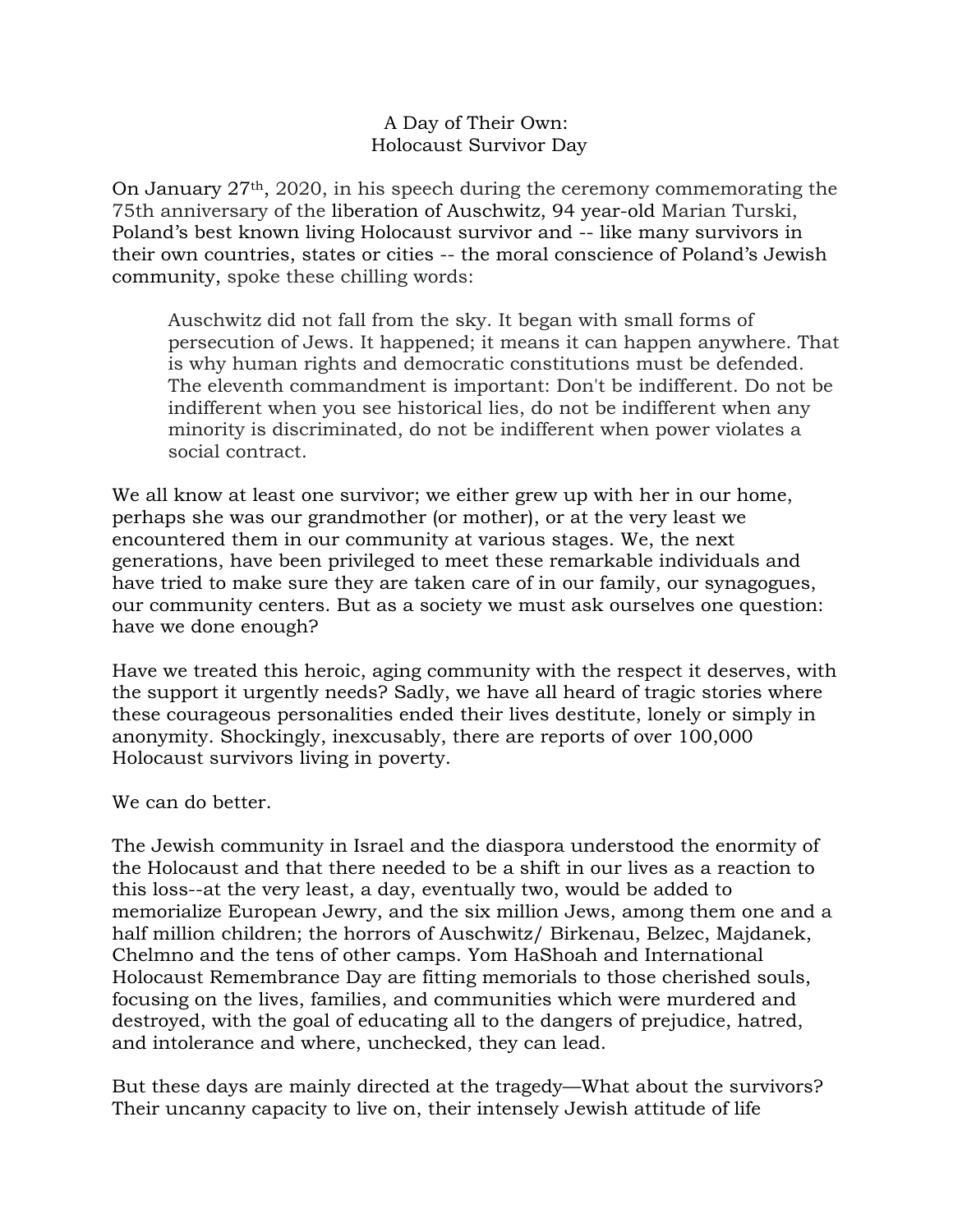affirmation, their superhuman strength to engage in what Holocaust survivor and Academy Award Winner Gerda Klein called "a boring evening at home." They were able to do this while always keeping the monsters hidden inside their consciousness.

For Holocaust survivors the survival of the Jewish people became paramount. To them, and by example to so many of us, the ultimate lesson of Jewish history and Jewish memory must be about affirming life and not about dwelling on death and loss no matter how pervasive they may be.

Survivors exemplify resilience. Most have refused to let their victimization define who they are and what they sought to become as they rebuilt their lives. Many journeyed from the lands of their birth to countries that offered freedom and opportunity, a different path, a new kind of hope and they cherished their freedom in ways that those who had been deprived of it could not. Many became quite successful in creating new families, finding joy and prosperity due to hard work, perseverance and luck; others, however, were not as lucky. They are often nameless, faceless, living alone, barely able to make ends meet.

They still need our help.

There are numerous organizations doing significant work caring for Holocaust survivors and we applaud them. The Claims Conference has created an International Holocaust Survivors Night during Chanukah where survivors are honored at a beautiful menorah lighting ceremony at the Kotel as well as other satellite ceremonies around the world. Initiatives such as theirs are a valuable and meaningful step in the right direction; yet we must step up as a people and wholeheartedly commit to doing all we can for the survivors.

What if we instituted a special day dedicated to these unique souls? A global day in which each community would recognize those survivors living amongst them and find ways to enhance their lives. A day of lectures, symposia, and multi-generational experiences when these heroes can pass on their message of hope and resilience to the next generation as well as an opportunity to simply honor those tender souls who have withstood the worst humankind is capable of.

They deserve a day of joy; a day of celebration. Not a day to share with condemnation of the Nazis, but a day to celebrate their lives they built in response to the Holocaust. To celebrate what they have given and continue to give us.

A day for them and a day for us.